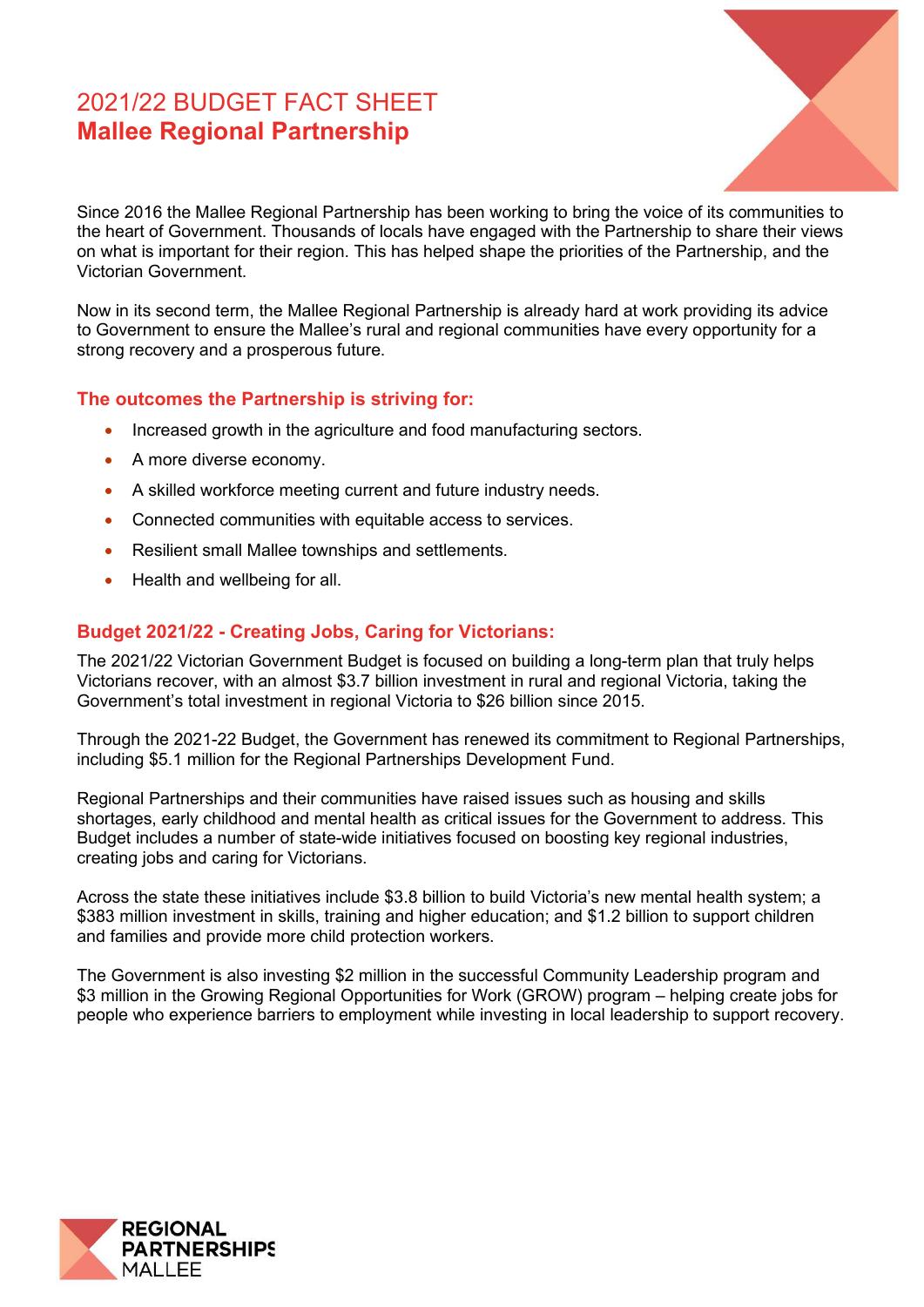## **Victorian Budget initiatives that support the Mallee:**

- **\$148 million** to **establish the new Victorian Academy of Teaching and Leadership**, including seven regional learning centres, with one located in Mildura – ensuring rural and regional teachers are able to access professional development opportunities regardless of their location.
- **\$94 million** to upgrade 17 schools across regional Victoria including Underbool Primary School and Kerang South Primary School.
- **\$7 million** to **strengthen youth participation and connection** through the **Regional Presence Project** and **Aboriginal youth mentoring programs** in regional areas including Swan Hill.
- **Continued support** for the successful **Hospital Outreach Post-suicidal Engagement program (HOPE)**, ensuring the three regional sites funded in last year's Budget can continue caring for their communities. This includes Mildura.
- **\$20 million** in the **Regional Health Infrastructure Fund**, which includes funding to plan for the future **redevelopment of the Mildura Base Hospital**.
- **\$17 million** to provide people living in rural and regional areas **better access to clinical outreach services**, including investment in a new site in **Swan Hill**.
- **\$48.7 million** for a new Emergency Department including medical imaging at **Swan Hill District Hospital**
- Funding to **plan and design for the future redevelopment** of the **Cohuna public sector aged care facility**.
- **\$44 million** to further plan, upgrade and maintain our regional roads, including **bridge structure renewals and maintenance at crossings along the Murray River**.
- **\$28 million** will support **facility upgrades for our emergency service organisations**. This includes **replacement CFA stations** at Irymple.
- Providing a **Jobs and Skills Centre Bus** for the Mallee region.

#### **Victorian Budget initiatives that support all regions:**

The Mallee will share in a range of significant state-wide investments including:

- **\$7.1 billion** to continue building a world-class healthcare system, including **\$556 million** to build and expand 10 community hospitals.
- **\$3.8 billion** to build Victoria's new mental health system.
- **\$252 million** to provide housing support, including targeted initiatives to address homelessness.
- **\$94 million** in upgrades to 17 regional schools
- **\$716 million** for school programs and support for our teaching workforce, including **\$148 million** to establish the Victorian Academy of Teaching and Leadership, dedicated to the professional learning and development of Victorian teachers.
- **\$209 million** to further support the TAFE and training sector.
- **\$167 million** to continue the roll out of universal three-year-old kindergarten, covering the whole state in 2022.
- **\$209 million** to further support the TAFE and training sector.
- **\$86 million** to establish the Victorian Skills Authority to champion and strengthen the vocational education and training sector.